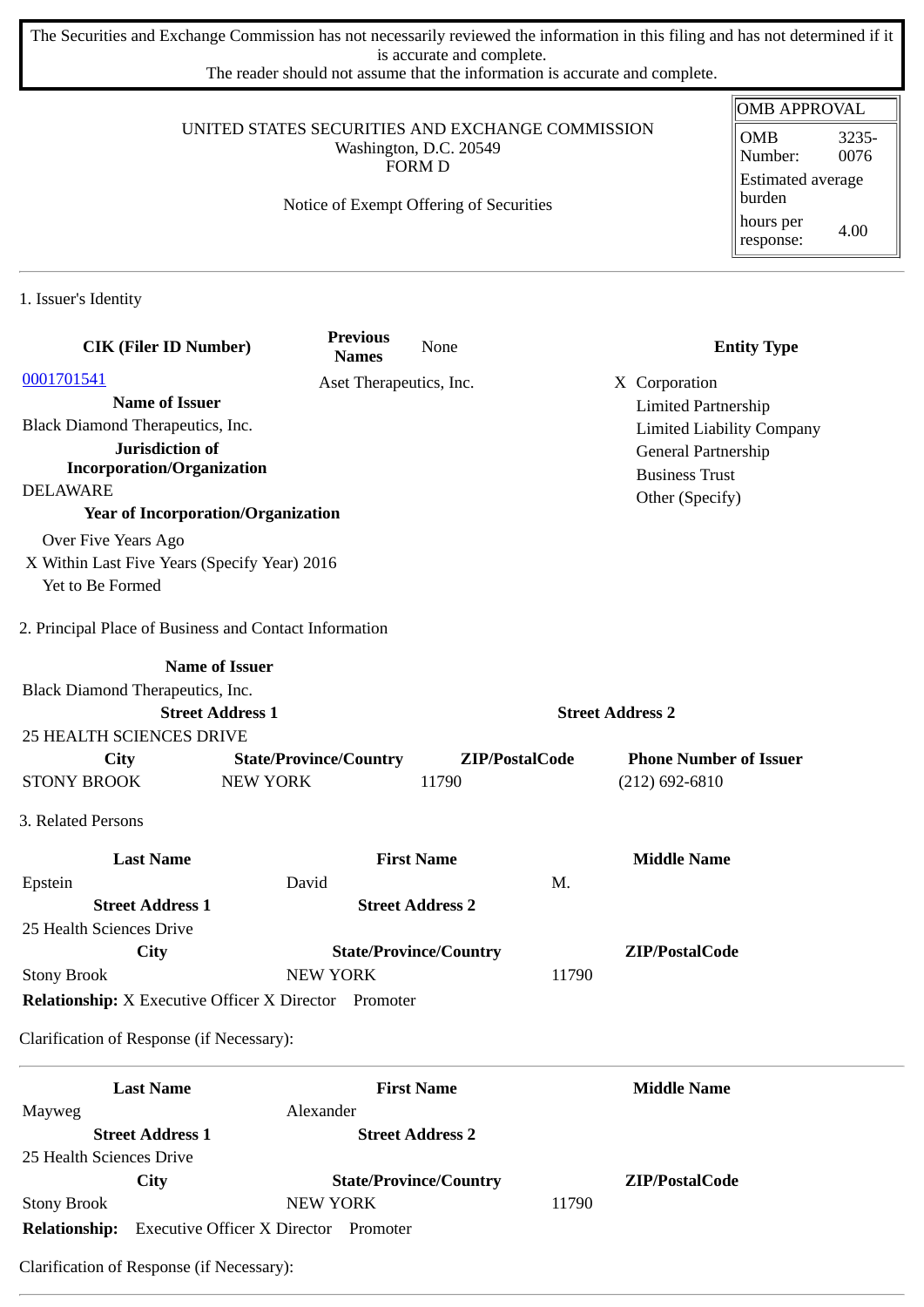| <b>Last Name</b>                                                                   | <b>First Name</b>                | <b>Middle Name</b>        |
|------------------------------------------------------------------------------------|----------------------------------|---------------------------|
| <b>Bolzon</b>                                                                      | <b>Bradley</b>                   |                           |
| <b>Street Address 1</b>                                                            | <b>Street Address 2</b>          |                           |
| 25 Health Sciences Drive                                                           |                                  |                           |
| City                                                                               | <b>State/Province/Country</b>    | ZIP/PostalCode            |
| <b>Stony Brook</b>                                                                 | <b>NEW YORK</b>                  | 11790                     |
| Relationship: Executive Officer X Director Promoter                                |                                  |                           |
| Clarification of Response (if Necessary):                                          |                                  |                           |
| <b>Last Name</b>                                                                   | <b>First Name</b>                | <b>Middle Name</b>        |
| Menzel<br><b>Street Address 1</b>                                                  | Garry<br><b>Street Address 2</b> | Ε.                        |
| 25 Health Sciences Drive                                                           |                                  |                           |
| City                                                                               | <b>State/Province/Country</b>    | ZIP/PostalCode            |
| <b>Stony Brook</b>                                                                 | <b>NEW YORK</b>                  | 11790                     |
| <b>Relationship:</b><br><b>Executive Officer X Director Promoter</b>               |                                  |                           |
|                                                                                    |                                  |                           |
| Clarification of Response (if Necessary):                                          |                                  |                           |
| <b>Last Name</b>                                                                   | <b>First Name</b>                | <b>Middle Name</b>        |
| <b>Buck</b>                                                                        | Elizabeth                        |                           |
| <b>Street Address 1</b>                                                            | <b>Street Address 2</b>          |                           |
| 25 Health Sciences Drive                                                           |                                  |                           |
| City                                                                               | <b>State/Province/Country</b>    | ZIP/PostalCode            |
| <b>Stony Brook</b><br><b>Relationship:</b> X Executive Officer  Director  Promoter | <b>NEW YORK</b>                  | 11790                     |
| Clarification of Response (if Necessary):<br>4. Industry Group                     |                                  |                           |
| Agriculture                                                                        | <b>Health Care</b>               | Retailing                 |
| <b>Banking &amp; Financial Services</b>                                            | X Biotechnology                  |                           |
| <b>Commercial Banking</b>                                                          | <b>Health Insurance</b>          | Restaurants               |
| Insurance                                                                          |                                  | Technology                |
| Investing                                                                          | Hospitals & Physicians           | Computers                 |
| <b>Investment Banking</b>                                                          | Pharmaceuticals                  | Telecommunications        |
| Pooled Investment Fund                                                             | Other Health Care                | Other Technology          |
| Is the issuer registered as                                                        | Manufacturing                    | Travel                    |
| an investment company under<br>the Investment Company                              | <b>Real Estate</b>               | Airlines & Airports       |
| Act of 1940?                                                                       | Commercial                       | Lodging & Conventions     |
| Yes<br>N <sub>0</sub>                                                              | Construction                     | Tourism & Travel Services |
| Other Banking & Financial Services                                                 | <b>REITS &amp; Finance</b>       | Other Travel              |
| <b>Business Services</b>                                                           | Residential                      |                           |
| Energy                                                                             |                                  | Other                     |
| <b>Coal Mining</b>                                                                 | <b>Other Real Estate</b>         |                           |
| <b>Electric Utilities</b>                                                          |                                  |                           |
| <b>Energy Conservation</b>                                                         |                                  |                           |
| <b>Environmental Services</b>                                                      |                                  |                           |
| Oil & Gas                                                                          |                                  |                           |
|                                                                                    |                                  |                           |
| <b>Other Energy</b>                                                                |                                  |                           |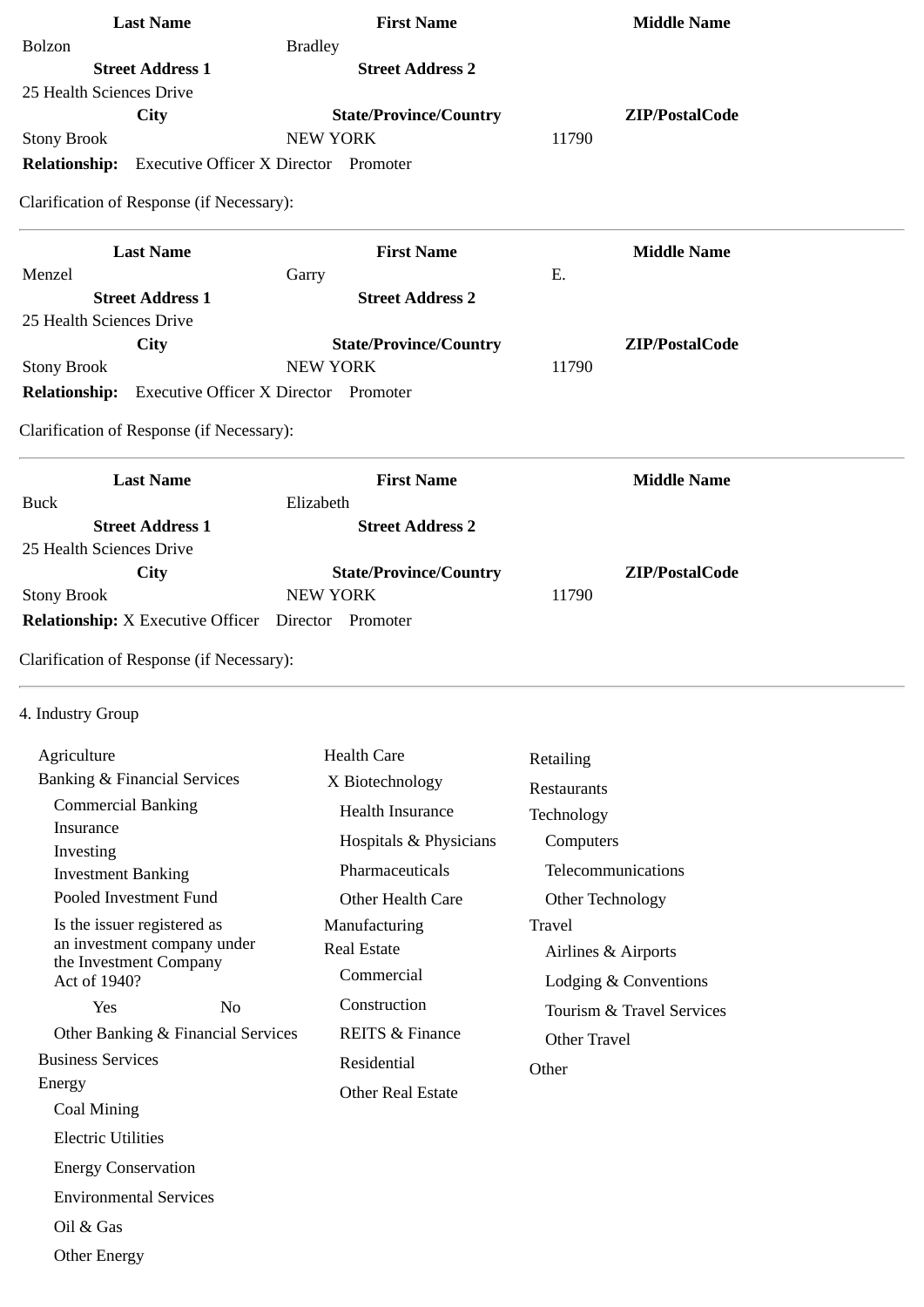## 5. Issuer Size

| <b>Revenue Range</b>             | <b>OR</b> | <b>Aggregate Net Asset Value Range</b> |
|----------------------------------|-----------|----------------------------------------|
| No Revenues                      |           | No Aggregate Net Asset Value           |
| $$1 - $1,000,000$                |           | $$1 - $5,000,000$                      |
| $$1,000,001 - $5,000,000$        |           | \$5,000,001 - \$25,000,000             |
| $$5,000,001 -$<br>\$25,000,000   |           | $$25,000,001 - $50,000,000$            |
| $$25,000,001 -$<br>\$100,000,000 |           | \$50,000,001 - \$100,000,000           |
| Over \$100,000,000               |           | Over \$100,000,000                     |
| X Decline to Disclose            |           | Decline to Disclose                    |
| Not Applicable                   |           | Not Applicable                         |

6. Federal Exemption(s) and Exclusion(s) Claimed (select all that apply)

|                                                                      |                   | Investment Company Act Section 3(c) |  |  |
|----------------------------------------------------------------------|-------------------|-------------------------------------|--|--|
| Rule $504(b)(1)$ (not (i), (ii) or (iii))                            | Section $3(c)(1)$ | Section $3(c)(9)$                   |  |  |
| Rule 504 (b) $(1)(i)$                                                | Section $3(c)(2)$ | Section $3(c)(10)$                  |  |  |
| Rule 504 (b) $(1)(ii)$<br>Rule 504 (b) $(1)(iii)$<br>$X$ Rule 506(b) | Section $3(c)(3)$ | Section $3(c)(11)$                  |  |  |
|                                                                      | Section $3(c)(4)$ | Section $3(c)(12)$                  |  |  |
| Rule $506(c)$                                                        | Section $3(c)(5)$ | Section $3(c)(13)$                  |  |  |
| Securities Act Section 4(a)(5)                                       | Section $3(c)(6)$ | Section $3(c)(14)$                  |  |  |
|                                                                      | Section $3(c)(7)$ |                                     |  |  |

- 7. Type of Filing
- X New Notice Date of First Sale 2018-08-11 First Sale Yet to Occur Amendment
- 8. Duration of Offering

Does the Issuer intend this offering to last more than one year? Yes X No

9. Type(s) of Securities Offered (select all that apply)

| X Equity                                                                                       | Pooled Investment Fund Interests   |
|------------------------------------------------------------------------------------------------|------------------------------------|
| Debt                                                                                           | Tenant-in-Common Securities        |
| Option, Warrant or Other Right to Acquire Another Security                                     | <b>Mineral Property Securities</b> |
| Security to be Acquired Upon Exercise of Option, Warrant or<br>Other Right to Acquire Security | Other (describe)                   |

10. Business Combination Transaction

Is this offering being made in connection with a business combination transaction, such as is this oriening being made in connection with a business combination transaction, such as  $Y$ es X No a merger, acquisition or exchange offer?

Clarification of Response (if Necessary):

11. Minimum Investment

Minimum investment accepted from any outside investor \$0 USD

12. Sales Compensation

Recipient Recipient CRD Number X None (Associated) Broker or Dealer X None (Associated) Broker or Dealer CRD Number X None **Street Address 1 Street Address 2**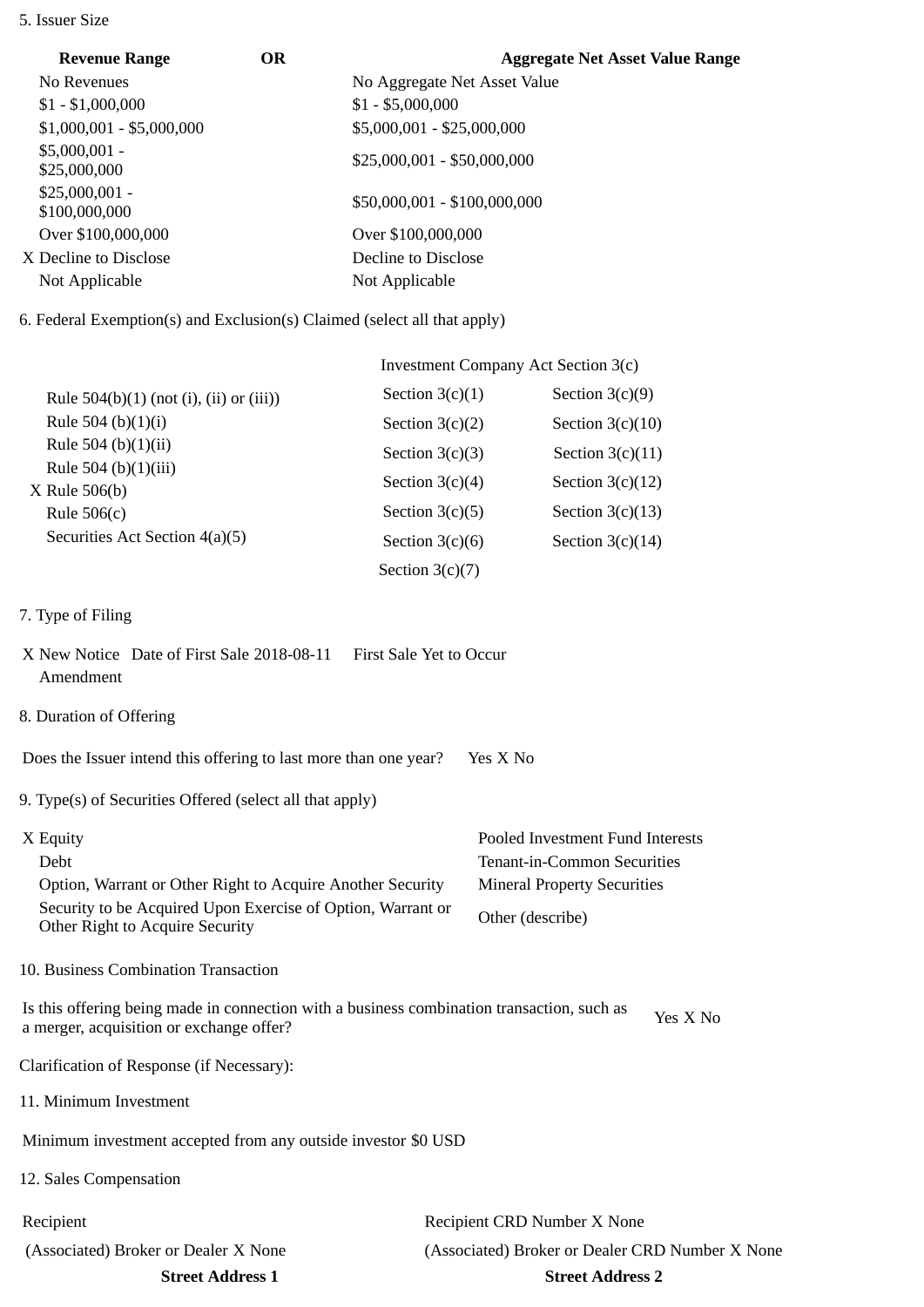13. Offering and Sales Amounts

| <b>Total Offering Amount</b>                             | \$10,000,000 USD or Indefinite |  |
|----------------------------------------------------------|--------------------------------|--|
| <b>Total Amount Sold</b>                                 | \$5,000,000 USD                |  |
| Total Remaining to be Sold \$5,000,000 USD or Indefinite |                                |  |

Clarification of Response (if Necessary):

14. Investors

Select if securities in the offering have been or may be sold to persons who do not qualify as accredited investors, and enter the number of such non-accredited investors who already have invested in the offering.

Regardless of whether securities in the offering have been or may be sold to persons who do not qualify as accredited investors, enter the total number of investors who already have invested in the offering:

15. Sales Commissions & Finder's Fees Expenses

Provide separately the amounts of sales commissions and finders fees expenses, if any. If the amount of an expenditure is not known, provide an estimate and check the box next to the amount.

| <b>Sales Commissions</b> | \$0 USD Estimate |
|--------------------------|------------------|
| Finders' Fees            | \$0 USD Estimate |

Clarification of Response (if Necessary):

16. Use of Proceeds

Provide the amount of the gross proceeds of the offering that has been or is proposed to be used for payments to any of the persons required to be named as executive officers, directors or promoters in response to Item 3 above. If the amount is unknown, provide an estimate and check the box next to the amount.

\$0 USD Estimate

Clarification of Response (if Necessary):

Signature and Submission

Please verify the information you have entered and review the Terms of Submission below before signing and clicking SUBMIT below to file this notice.

## Terms of Submission

In submitting this notice, each issuer named above is:

- Notifying the SEC and/or each State in which this notice is filed of the offering of securities described and undertaking to furnish them, upon written request, in the accordance with applicable law, the information furnished to offerees.\*
- Irrevocably appointing each of the Secretary of the SEC and, the Securities Administrator or other legally designated officer of the State in which the issuer maintains its principal place of business and any State in which this notice is filed, as its agents for service of process, and agreeing that these persons may accept service on its behalf, of any notice, process or pleading, and further agreeing that such service may be made by registered or certified mail, in any Federal or state action, administrative proceeding, or arbitration brought against the issuer in any place subject to the jurisdiction of the United States, if the action, proceeding or arbitration (a) arises out of any activity in connection with the offering of securities that is the subject of this notice, and (b) is founded, directly or indirectly, upon the provisions of: (i) the Securities Act of 1933, the Securities Exchange Act of 1934, the Trust Indenture Act of 1939, the Investment Company Act of 1940, or the Investment Advisers Act of 1940, or any rule or regulation under any of these statutes, or (ii) the laws of the State in which the issuer maintains its principal place of business or any State in which this notice is filed.
- Certifying that, if the issuer is claiming a Regulation D exemption for the offering, the issuer is not disqualified from relying on Rule 504 or Rule 506 for one of the reasons stated in Rule 504(b)(3) or Rule 506(d).

1